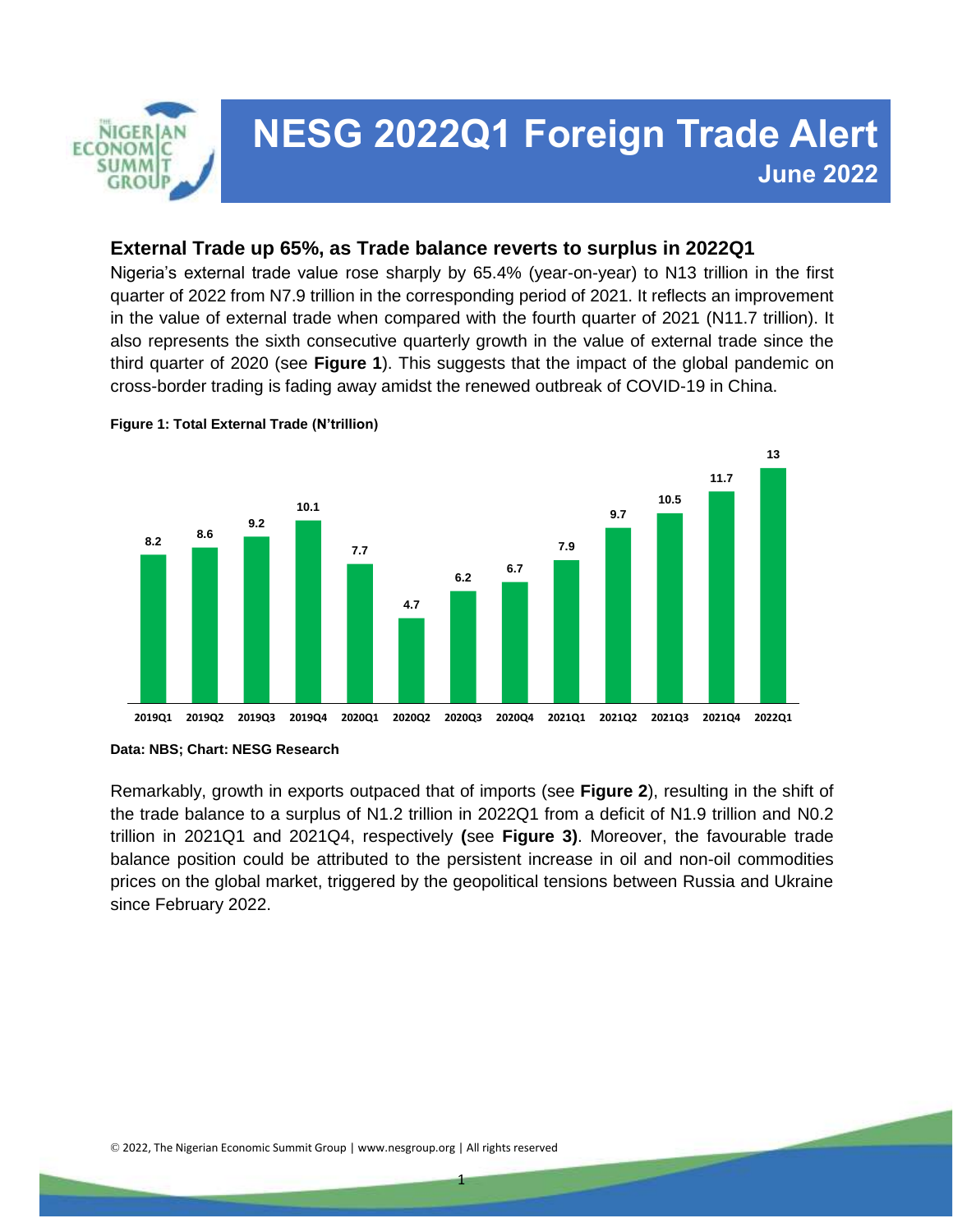



**Data: NBS; Chart: NESG Research**



**Data: NBS; Chart: NESG Research**

#### **Oil and Non-Oil Export Earnings rose sporadically in 2022Q1**

The total value of goods exported spiked by 137.9% (year-on-year) to N7.1 trillion in 2022Q1 from N3 trillion in 2021Q1. The current overall exports also represent an improvement when compared with its level in 2021Q4 (N5.8 trillion). The stellar year-on-year and quarter-on-quarter growth in export earnings was driven by a surge in oil and non-oil exports in 2022Q1. Oil exports – which accounted for 90% of total export earnings in 2022Q1 – rose by 144% to N6.4 trillion in 2022Q1 from N2.6 trillion in 2022Q1. Despite the decline in domestic crude oil production in 2022Q1, the surge in the oil export earnings was driven by the significant increases in the global oil price. The average Nigeria's Bonny Light price rose sharply to US\$104 per barrel in 2022Q1 from US\$61.3 per barrel in 2021Q1.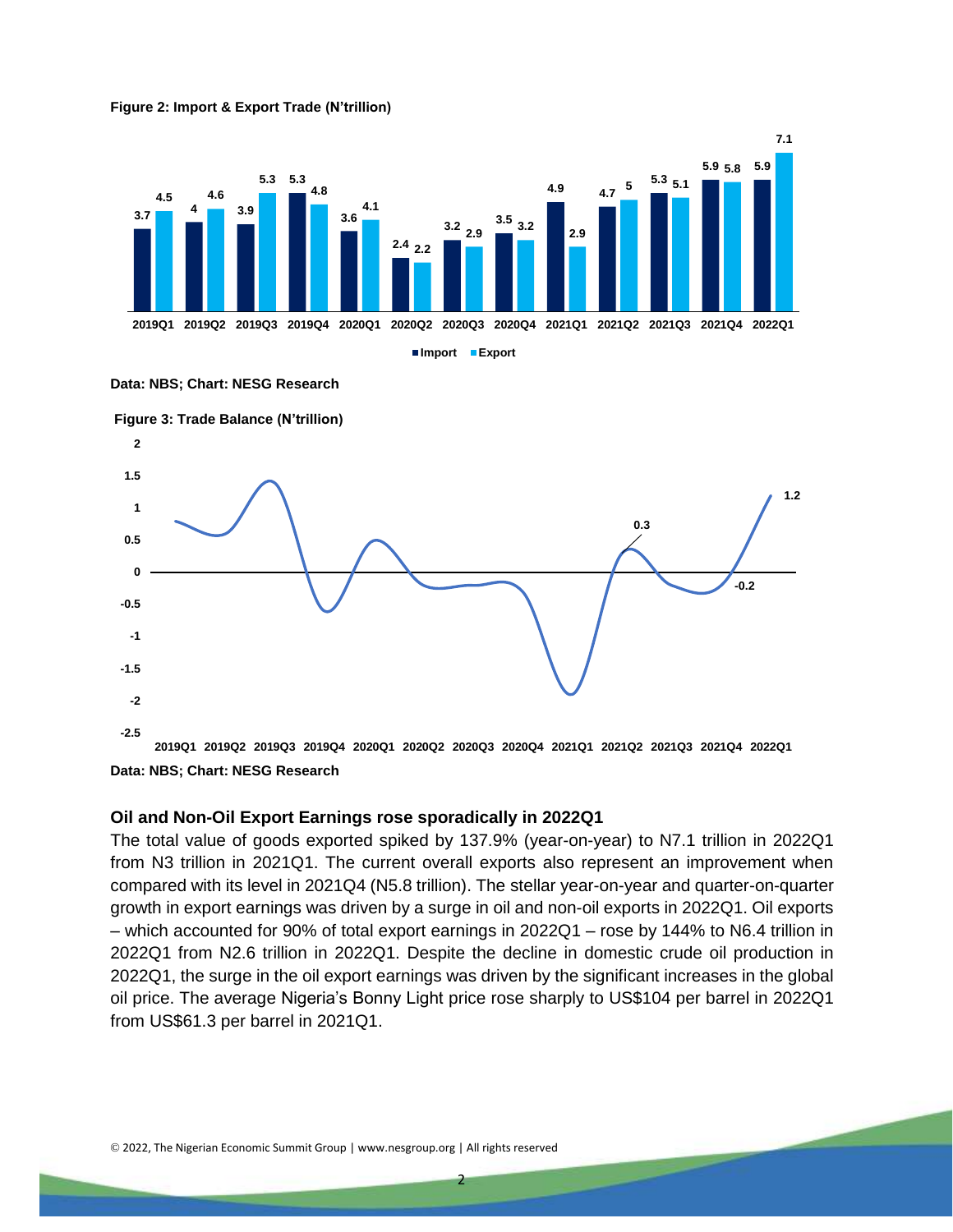| <b>Period</b> | <b>Non-oil exports</b><br>(N'billion) | Share of Non-oil commodities in Non-oil exports (%) |           |                 |        |              |  |  |  |
|---------------|---------------------------------------|-----------------------------------------------------|-----------|-----------------|--------|--------------|--|--|--|
|               |                                       | Agric                                               | Raw       | Solid           | Energy | Manufactured |  |  |  |
|               |                                       | products                                            | materials | minerals        | goods  | goods        |  |  |  |
| 2021Q1        | $367.9$ $\triangle$                   | 34.6                                                | 11.7      | $2.5 \triangle$ | 6.7    | 44.5         |  |  |  |
| 2022Q1        | 715.2                                 | 28.2 $\sqrt{ }$                                     | 36.3      | 2.8             | 2.2    | 30.6         |  |  |  |
| Data: NBS     |                                       |                                                     |           |                 |        |              |  |  |  |

# **Table 1: Performance of Non-Oil Exports and Components in 2021Q1 and 2022Q1**

Similarly, non-oil exports – which accounted for 10% of total export earnings in 2022Q1 – almost doubled to N715.2 billion in 2022Q1 from N367.9 billion in 2021Q1 (see **Table 1**). Moreover, the increase in non-oil exports – which exclude petrochemicals and oil-related items – was due to the increase in the earnings from all categories of export commodities, except energy products. The most significant earnings increase was recorded for raw materials and solid minerals, which also had their contributions to total non-oil exports increased in 2022Q1. However, the export earning shares of agricultural products, energy and manufacturing goods declined in the quarter.

## **Europe remained Nigeria's largest export destination in 2022Q1**

Europe maintained its position as Nigeria's largest export market, accounting for 42.9% of total exports in 2021, followed closely by Asia with a share of 38.2%. On a country level, Nigeria's top five export trading partners, led by India, accounted for 47.3% of total merchandise exports in 2022Q1 (see **Figure 4**). The bulk of goods exported from Nigeria to India is crude oil.





**Data: NBS; Chart: NESG Research**

### **Overall imports rose to N5.9 trillion in 2022Q1**

The value of imported commodities increased by 20.4% (year-on-year) to N5.9 trillion in 2022Q1 from N4.9 trillion in 2021Q1 (see **Table 2**). However, on a quarter-on-quarter basis, the overall imports stood flat at N5.9 trillion in 2021Q4 and 2022Q1. Meanwhile, the year-on-year rise in overall imports was driven by higher import bills across the various tradable items, with the most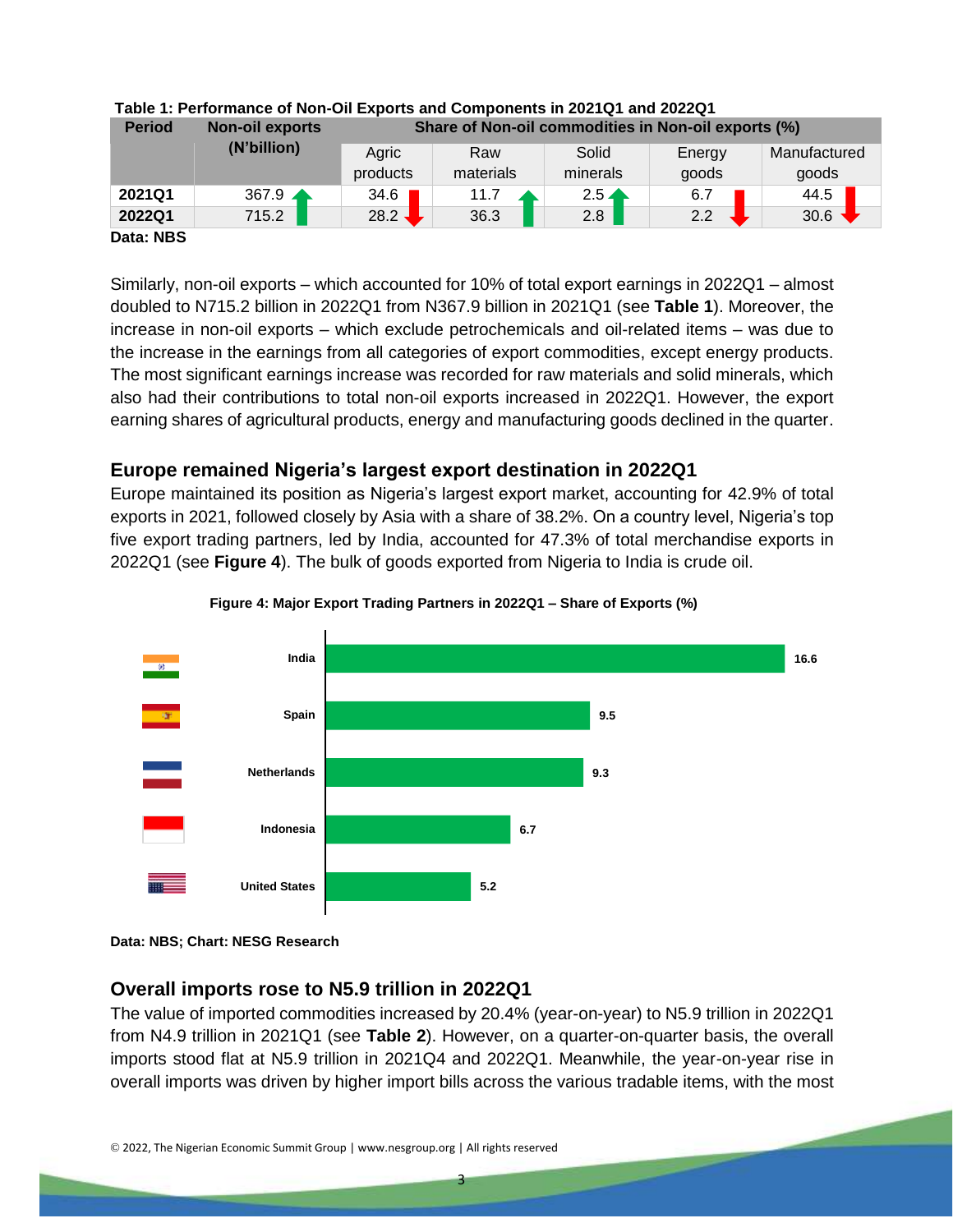significant increase recorded in favour of manufactured goods and machinery and transport equipment. The increase in global commodity prices and exchange rate depreciation translated to a huge bill on imported items in 2022Q1.

| <b>Period</b> | <b>Total Imports</b><br>(N'trillion) | <b>Share of Total Imports (%)</b> |                 |           |                       |                                       |               |  |
|---------------|--------------------------------------|-----------------------------------|-----------------|-----------|-----------------------|---------------------------------------|---------------|--|
|               |                                      | Food & Live<br>Animals            | Mineral<br>Fuel | Chemicals | Manufactured<br>goods | Machinery &<br>Transport<br>Equipment | <b>Others</b> |  |
| 2021Q1        | 4.9                                  | 11.2                              | 34.9            | 13.6      | 8.0                   | 28.1                                  | 4.2           |  |
| 2022Q1        | 5.9                                  | 10.8                              | 32.3            | 13.8      | 7.0                   | 26.4                                  | 9.7           |  |

 **Table 2: Performance of Merchandize Imports and Components in 2021Q1 and 2022Q1**

Data: NBS; Note: The category "others" include beverages & tobacco; crude inedible materials; oil, fats & waxes; miscellaneous manufactured *commodities and articles.*

### **Asia and Europe were Nigeria's largest import trading partners in 2022Q1**

Relative to previous quarters, Europe kept pace with Asia as both regions maintained an equal share of 43.3% in Nigeria's merchandise imports in 2022Q1. However, on a country level, China remained Nigeria's largest import trading partner with a share of 25.5% in total imports in 2022Q1 (see **Figure 5**). Other top import trading partners in the quarter were the Netherlands (10.5%), Belgium (9.5%), India (7%), and the United States (5.7%).

#### **Figure 5: Major Import Trading Partners in 2022Q1 – Share of Imports (%)**



4

**Data: NBS; Chart: NESG Research**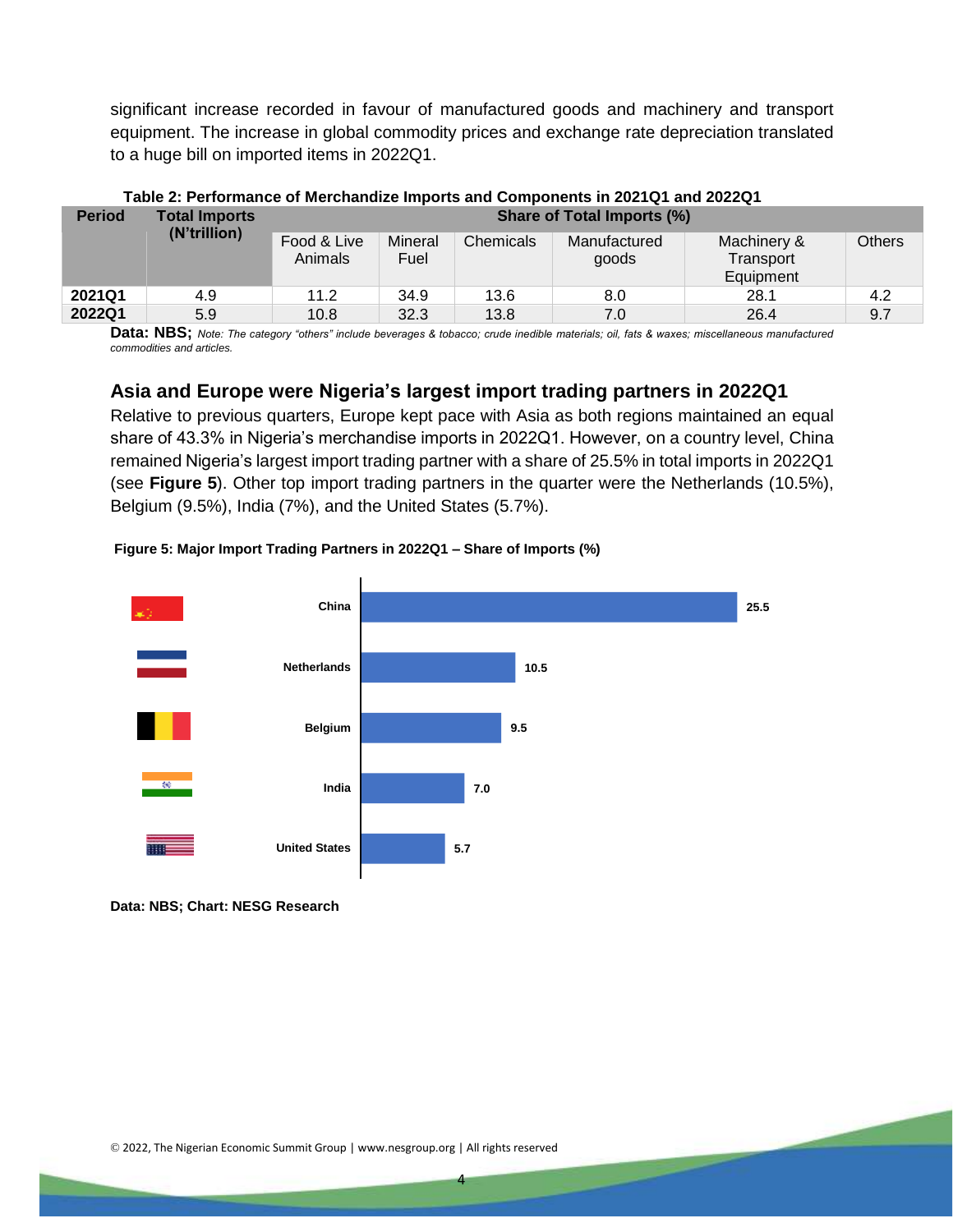#### **Concluding Remark**

**The geopolitical tensions between Russia and Ukraine will continue to support global oil prices, but OPEC's decision to raise crude oil output in the coming months could ease the upward pressure on crude oil prices, with low oil-producing countries at the receiving end.** Unless Nigeria can meet its new quota of 1.8 million barrels per day, the expected fall in oil price coupled with low domestic crude oil production could constrict fiscal space and narrow the country's trade surplus going forward.

**The recent outbreak of COVID-19 in China portends global supply chain disruptions in the near term.** China accounts for more than 20% of Nigeria's merchandise imports per annum. The imposition of lockdown restrictions due to newly confirmed cases of the global pandemic could weaken the country's industrial production capacity and cross-border trade with its trading partners. This suggests that Nigeria's import-dependent manufacturing industry players would face huge difficulties getting the supplies of intermediate inputs, such as machinery and equipment. Unless alternative markets are sought, the ensuing supply chain disruptions could reverse the growth trajectory of Nigeria's manufacturing sector, which expanded by 5.9% (yearon-year) in the first quarter of 2021.

**The energy shortages, particularly the liquefied natural gas (LNG), in Europe portends an opportunity for Nigeria to seek new markets for LNG.** More recently, the Nigerian government signed a deal with Economic Community of West African States (ECOWAS) to construct a gas pipeline through Morocco to ECOWAS member states and Spain. The project, when completed, will boost Nigeria's gas supply to foreign markets. Meanwhile, the cost outlay, which has not yet been determined, would require the support of domestic and foreign investors. However, the delay in implementing the Petroleum Industry Act (PIA) - which serves as a conduit for investment inflows into Nigeria's oil and gas sector – could prolong the completion of the gas pipeline project.

5